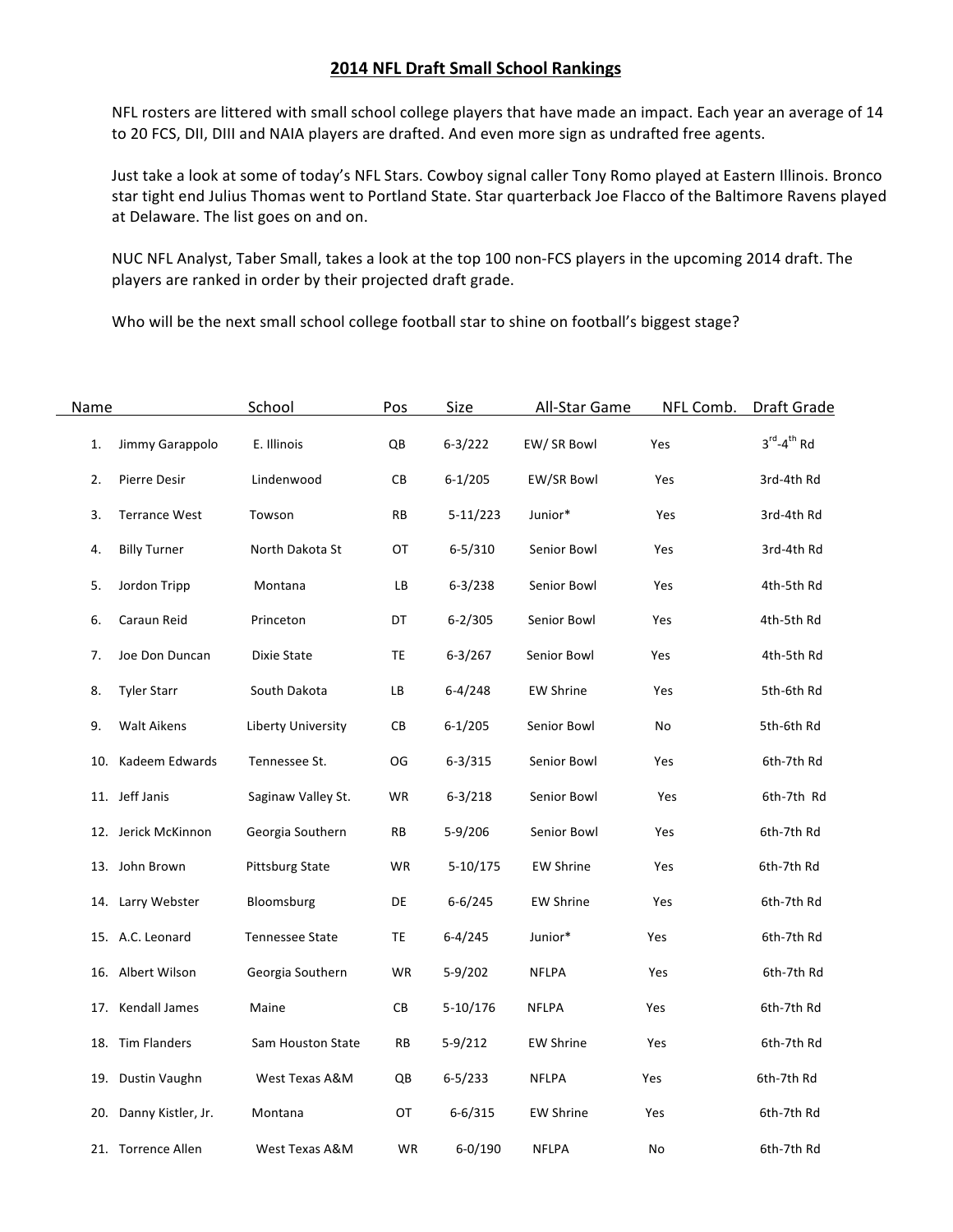| 22. Marcus Williams                     | North Dakota State        | CВ        | $5-11/197$  | <b>EW Shrine</b> | No  | 7th-PFA  |
|-----------------------------------------|---------------------------|-----------|-------------|------------------|-----|----------|
| 23. Lawrence Virgil                     | Valdosta State            | DT        | $6 - 4/285$ | <b>NFLPA</b>     | Yes | 7th-PFA  |
| 24. Dakota Dozier                       | Furman                    | OG        | $6 - 3/305$ | EW Shrine        | Yes | 7th-PFA  |
| 25. Brandon Dixon                       | Northwest Missouri St.    | CB        | $6 - 0/198$ | Senior Bowl      | Yes | 7th-PFA  |
| 26. Jeff Matthews                       | Cornell                   | QB        | $6 - 3/225$ | <b>EW Shrine</b> | Yes | 7th-PFA  |
| 27. Ethan Brooks                        | West Texas A&M            | DE        | $6-4/275$   | <b>EW Shrine</b> | Yes | 7th-PFA  |
| 28. Matt Hall                           | Belhaven                  | OT        | $6 - 8/325$ | <b>EW Shrine</b> | No  | 7th-PFA  |
| 29. Zach Moore                          | Concordia - St. Paul      | DE        | $6 - 6/285$ | <b>EW Shrine</b> | Yes | 7th-PFA  |
| 30. Matt Hazel                          | Coastal Carolina          | WR        | $6 - 2/195$ | <b>EW Shrine</b> | Yes | 7th-PFA  |
| 31. Isaiah Crowell                      | Alabama State             | <b>RB</b> | $5-11/215$  | Junior*          | Yes | 7th-PFA  |
| 32. Zach Kerr                           | Delaware                  | DT        | 6-1322      | EW Shrine        | Yes | 7th-PFA  |
| 33. Howard Jones                        | Shepard                   | <b>LB</b> | $6 - 2/245$ | <b>NFLPA</b>     | Yes | 7th-PFA  |
| 34. Lavelle Westbrooks Georgia Southern |                           | CB        | $5-11/186$  | Senior Bowl      | Yes | 7th-PFA  |
| 35. Qua Cox                             | Jackson State             | CB        | 5-11/190    | MH/SR Bowl       | No  | 7th-PFA  |
| 36. Lorenzo Taliaferro                  | Coastal Carolina          | <b>RB</b> | $6 - 1/230$ | MH/SR Bowl       | Yes | 7th-PFA  |
| 37. Erik Lora                           | Eastern Illinois          | WR        | 5-9/190     | EW Shrine        | No  | 7th-PFA  |
| 38. Colton Underwood                    | <b>Illinois State</b>     | DE        | $6 - 4/260$ | N/A              | No  | 7th-PFA  |
| 39. Terrance Hackney                    | Bethune Cookman           | OT        | $6 - 6/310$ | Junior*          | No  | 7th-PFA  |
| 40. Zach Baum                           | Northern Arizona          | RB        | 5-9 /200    | <b>EW Shrine</b> | No  | 7th-PFA  |
| 41. Karim Barton                        | Morgan State              | OG        | $6 - 2/315$ | <b>NFLPA</b>     | No  | 7th-PFA  |
| 42. Reggie Jordan                       | Missouri Western          | FB        | $6 - 3/240$ | <b>NFLPA</b>     | Yes | 7th-PFA  |
| 43. Brad Daly                           | Montana State             | LB        | $6 - 1/239$ | <b>NFLPA</b>     | No  | 7 th-PFA |
| 44. Kerry Wynn                          | Richmond                  | DE        | $6 - 5/270$ | <b>NFLPA</b>     | Yes | PFA-FA   |
| 45. Matt Feiler                         | Bloomsburg                | OL        | $6 - 6/330$ | <b>NFLPA</b>     | Yes | PFA-FA   |
| 46. Josh Wells                          | James Madison             | OL        | $6 - 5/314$ | <b>NFLPA</b>     | No  | PFA-FA   |
| 47. Nate Dreiling                       | Pittsburgh State          | LB        | $6 - 3/236$ | <b>EW Shrine</b> | No  | PFA-FA   |
| 48. Pierre Warren                       | Jacksonville St           | FS        | $6 - 1/202$ | Junior*          | No  | PFA-FA   |
| 49. Matt Armstrong                      | <b>Grand Valley State</b> | ОC        | $6 - 2/302$ | N/A              | No  | PFA-FA   |
| 50. Seantavious Jones                   | Valdosta State            | WR        | $6 - 3/209$ | <b>EW Shrine</b> | No  | PFA-FA   |
| 51. Jake Metz                           | Shippensburg              | DE        | $6 - 5/247$ | NFLPA            | No  | PFA-FA   |
| 52. Tevrin Brandon                      | Monmouth/UConn            | CВ        | 5-9/180     | Medal of Honor   | No  | PFA-FA   |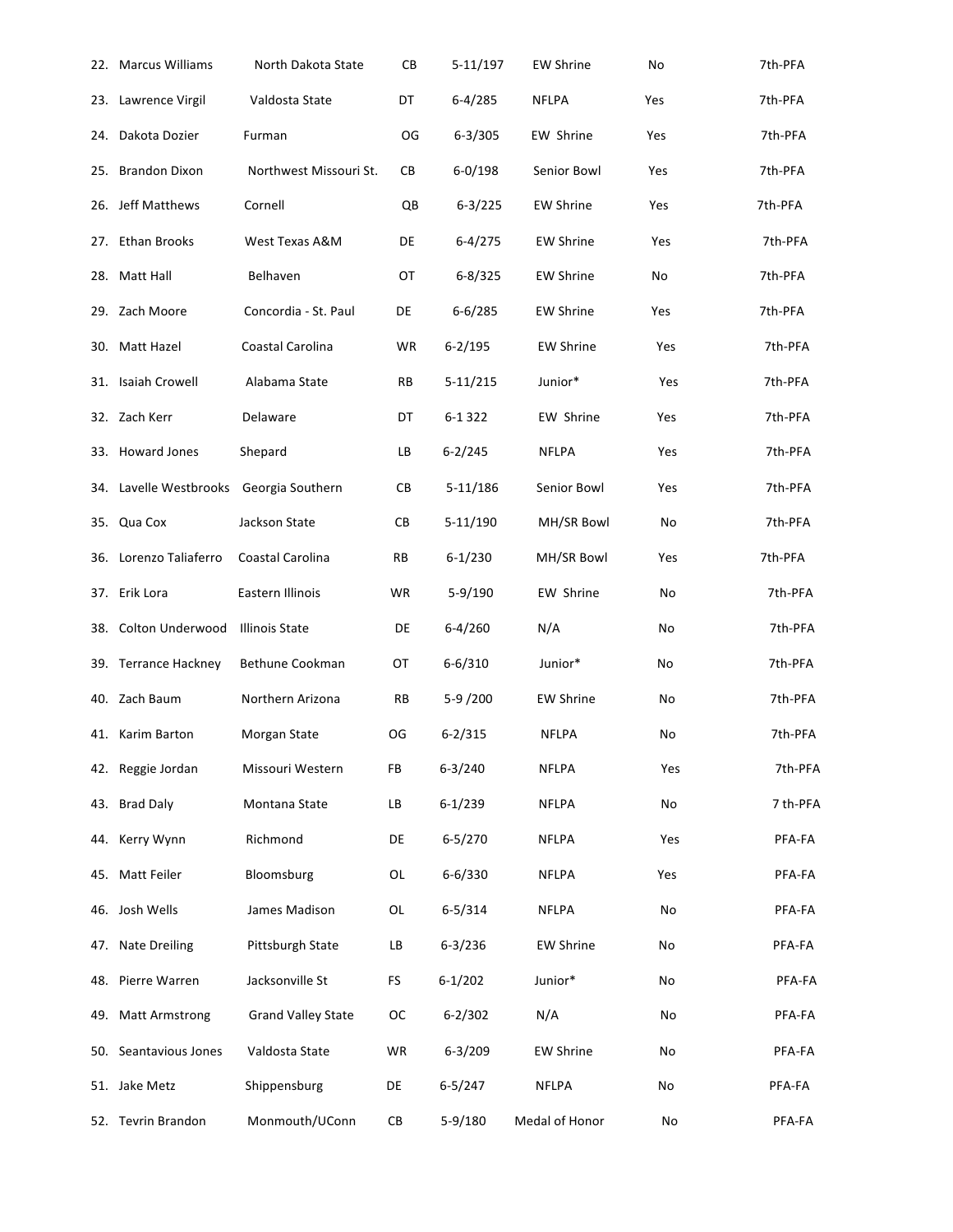|     | 53. D.J. Morrell      | Old Dominion          | OG        | $6 - 5/327$ | <b>NFLPA</b>   | No  | FA-FA      |
|-----|-----------------------|-----------------------|-----------|-------------|----------------|-----|------------|
|     | 54. Jamie Meder       | Ashland               | DT        | $6 - 2/305$ | <b>NFLPA</b>   | No  | PFA-FA     |
|     | 55. Walter Powell     | <b>Murray State</b>   | WR        | $5-11/189$  | <b>NFLPA</b>   | Yes | PFA-FA     |
|     | 56. Brian Clarke      | Bloomsburg            | OG        | $6 - 2/305$ | N/A            | No  | PFA-FA     |
|     | 57. Mike Pennel       | Colorado St-Pueblo    | ΝT        | $6 - 4/332$ | N/A            | Yes | PFA-FA     |
| 58. | <b>Brock Jenson</b>   | North Dakota State    | QB        | $6 - 2/225$ | <b>NFLPA</b>   | No  | PFA-FA     |
| 59. | Cqulin Hubert         | Southeast Louisiana   | LB        | $6 - 1/250$ | N/A            | No  | PFA-FA     |
|     | 60. Nick Addison      | Bethune Cookman       | FS        | $6 - 1/200$ | N/A            | No  | PFA-FA     |
|     | 61. Dorian Bell       | Duquesne              | LB        | $6 - 0/224$ | N/A            | No  | PFA-FA     |
|     | 62. Nathan Slaughter  | West Texas A&M        | WR        | $5-10/180$  | N/A            | No  | PFA-FA     |
|     | 63. D.J. Adams        | <b>Portland State</b> | RB        | $5-9/218$   | Medal of Honor | No  | PFA-FA     |
|     | 64. Terrence Fede     | Marist                | DE        | $6 - 4/270$ | <b>NFLPA</b>   | No  | PFA-FA     |
|     | 65. Brandon Denwark   | Florida A&M           | LB        | 6-2 2 3 0   | N/A            | No  | PFA-FA     |
|     | 66. Ray Agnew         | Southern Illinois     | FB        | 5-10/242    | <b>NFLPA</b>   | No  | PFA-FA     |
|     | 67. Franklin Quiteh   | Bloomsburg            | <b>RB</b> | $5-9/203$   | <b>NFLPA</b>   | No  | PFA-FA     |
|     | 68. Rakim Cox         | Villanova             | DE        | $6 - 4/265$ | <b>NFLPA</b>   | No  | PFA-FA     |
|     | 69. Tony Washington   | Appalachian State     | WR        | $5-10/200$  | <b>NFLPA</b>   | No  | PFA-FA     |
|     | 70. Deon Furr         | Fort Valley St        | LB        | $6 - 2/223$ | Medal of Honor | No  | PFA-FA     |
|     | 71. Erlie Ladson      | Delaware              | <b>OL</b> | $6 - 5/355$ | <b>NFLPA</b>   | No  | PFA-FA     |
|     | 72. Dexter Moody      | Albany State          | SAF       | $6 - 2/204$ | Medal of Honor | No  | PFA-FA     |
|     | 73. Michael Flacco    | New Haven             | TE        | $6 - 5/245$ | N/A            | No  | PFA-FA     |
|     | 74. Taylor Gabriel    | Abilene Christian     | WR        | $5 - 8/176$ | N/A            | No  | PFA-FA     |
|     | 75. Corey Washington  | Newberry              | WR        | $6 - 4/207$ | <b>NFLPA</b>   | No  | PFA-FA     |
|     | 76. Charcandrick West | Abilene Christian     | RB        | 5-10/207    | N/A            | No  | PFA-FA     |
|     | 77. Jordon Love       | Towson                | СB        | $6 - 1/190$ | N/A            | No  | PFA-FA     |
|     | 78. Fabian Truss      | Samford               | <b>RB</b> | $5-9/185$   | N/A            | No  | FA         |
|     | 79. Jibrille Fewell   | Liberty               | DT        | $6 - 0/300$ | N/A            | No  | FA         |
|     | 80. Cameron Loeffler  | Jackson State         | SS        | $6 - 2/208$ | N/A            | No  | FA         |
|     | 81. Eric Pike         | Towson                | OL        | $6 - 5/295$ | N/A            | No  | FA         |
|     | 82. John Spooney      | Brown                 | <b>RB</b> | 5-11/185    | N/A            | No  | FA         |
|     | 83. Greg Hardin       | North Dakota          | WR        | $5-10/173$  | <b>NFLPA</b>   | No  | ${\sf FA}$ |